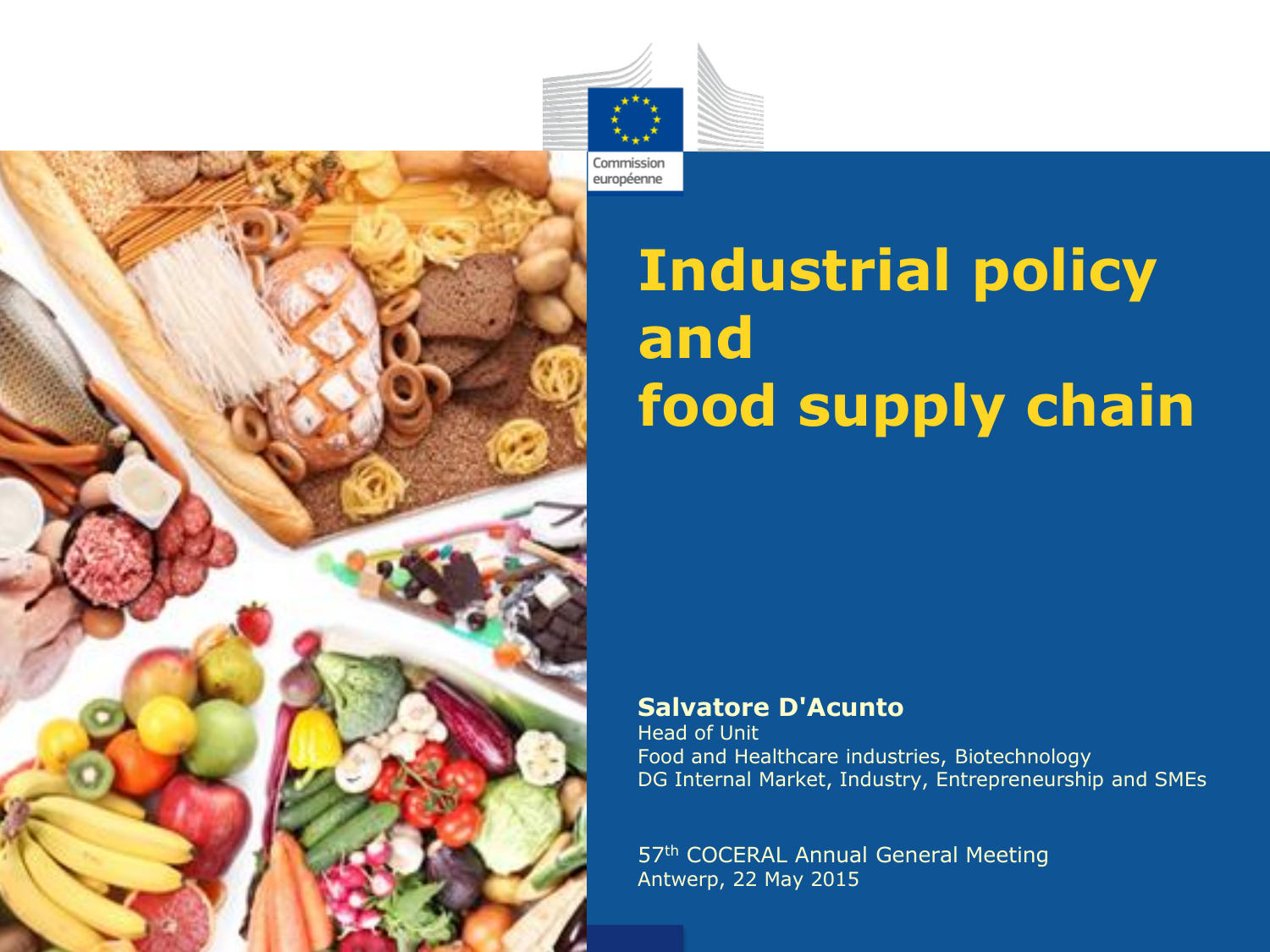

#### **Industrial policy**

Key resources *Finance (COSME) Skills Raw materials*

#### Access to markets *Internal market Exports*

Innovation *Horizon 2020*

20% GDP by 2020

**Business** environment

*Investment plan Better regulation*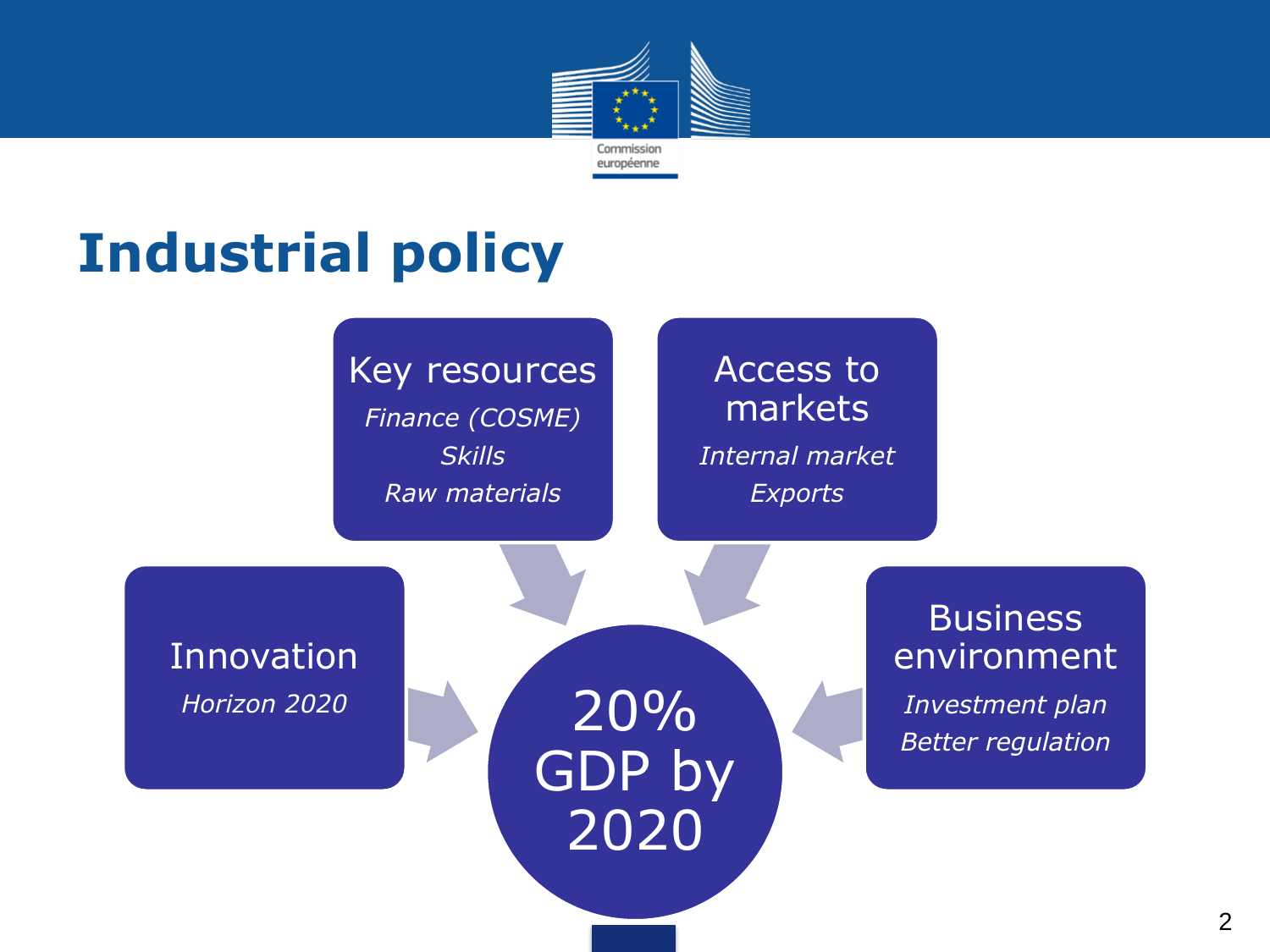

## **Food and beverages in the EU**

| <b>Huge market</b>                                | 15% household expenses (21% with catering)            |
|---------------------------------------------------|-------------------------------------------------------|
|                                                   | Over 500 million consumers                            |
| <b>Major role in EU</b><br>economy                | 17 million companies and agric. holdings              |
|                                                   | 6% of EU GDP (whole supply chain)                     |
| <i><b>No. 1 EU</b></i><br>manufacturing<br>sector | in value added and turnover (EUR 1 trillion)          |
|                                                   | in employment (4.2 million)                           |
| $EU = No. 1 on$<br>global food<br>markets         | 19% of total food export flows                        |
|                                                   | but the share is decreasing (it was 22% in 2004-2006) |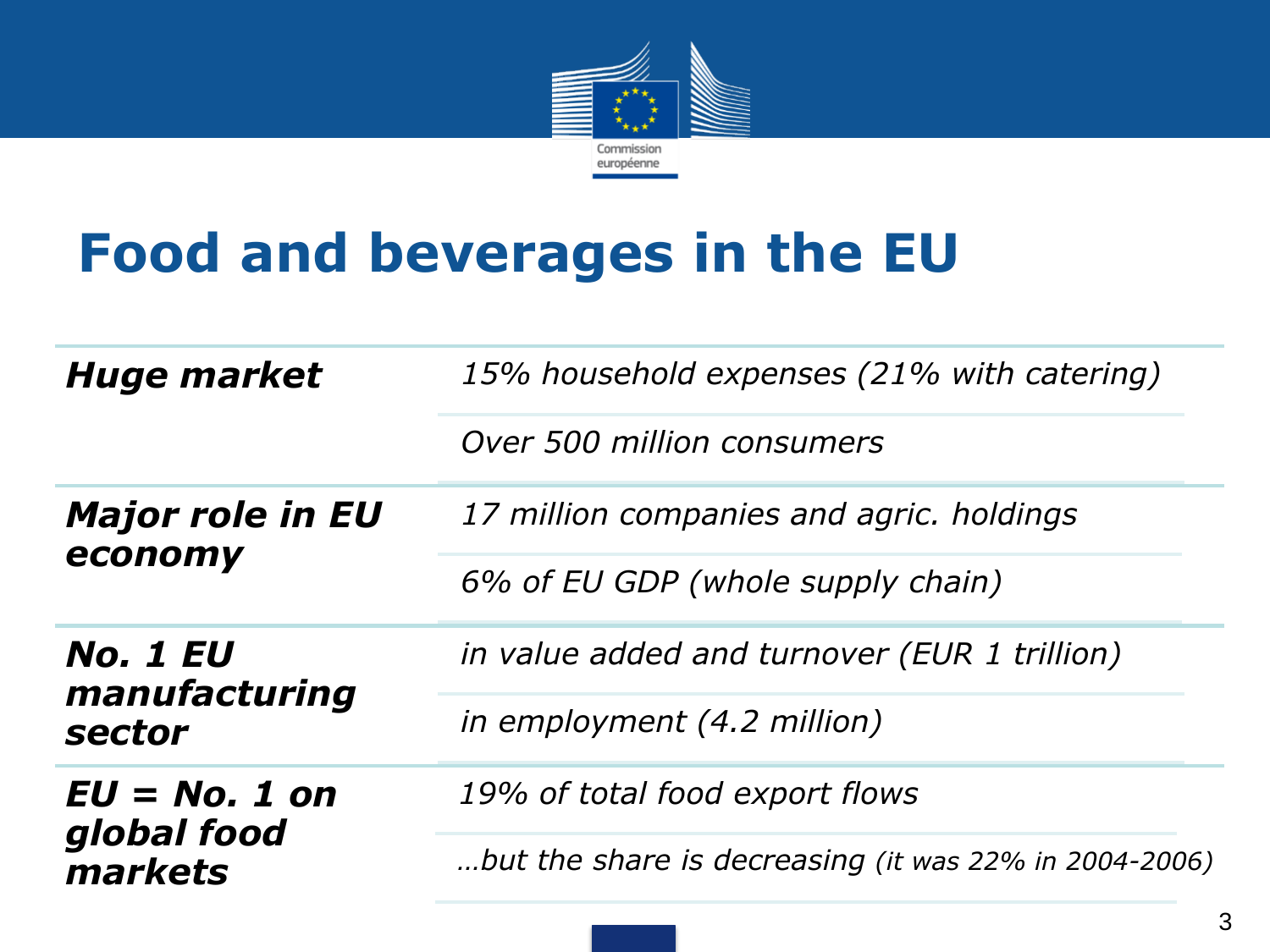



#### **HIGH LEVEL FORUM**

for a Better Functioning Food Supply Chain

Mandate expired, to be relaunched until 2019.

#### [•](http://ec.europa.eu/enterprise/newsroom/cf/itemdetail.cfm?item_id=7838) Work still needed:

- Competitiveness & SMEs
- B2B trading practices
- Food price monitoring
- Internal market
- International trade
- Sustainability
- Innovation
- Social dialogue

Report 2014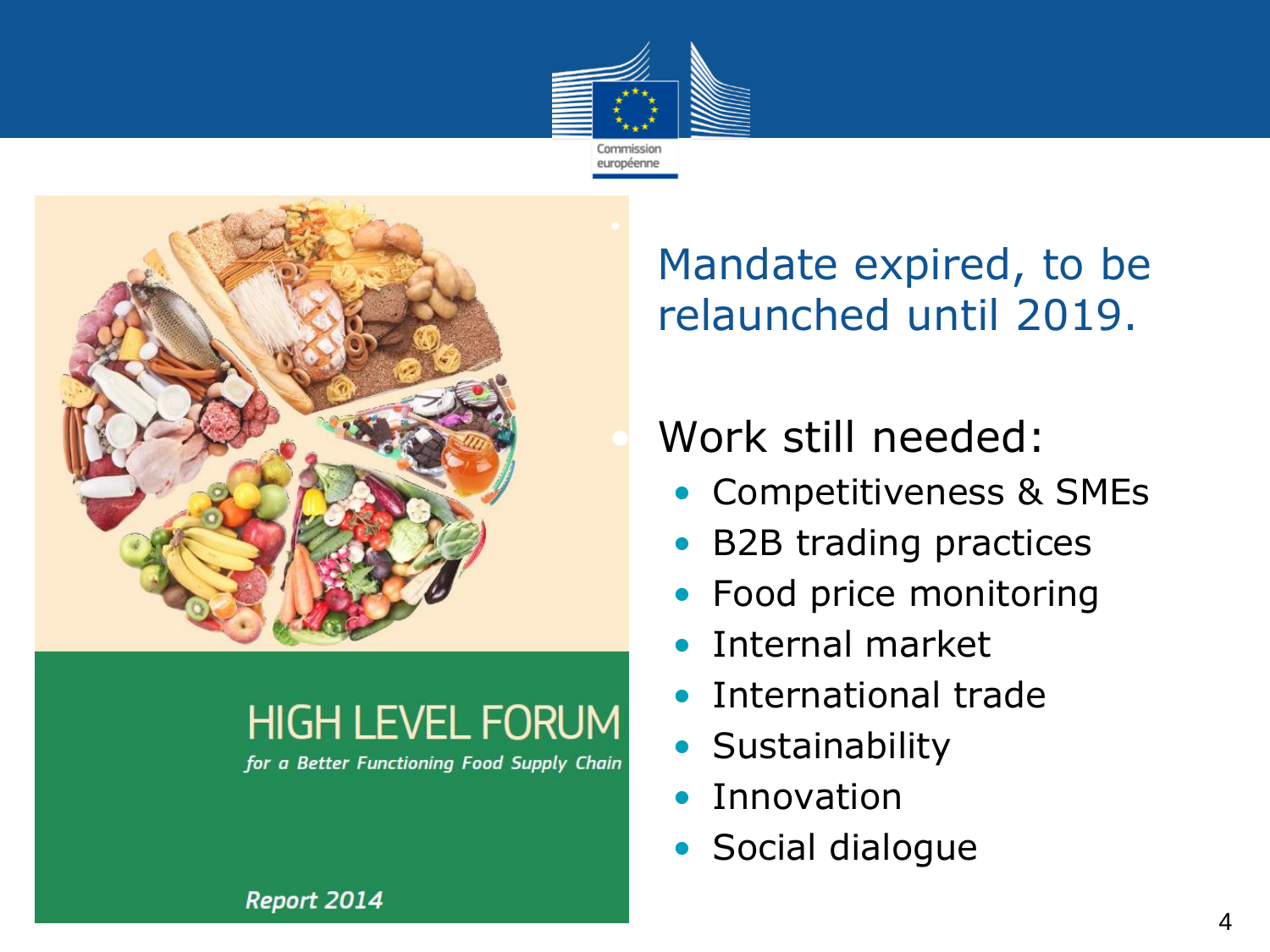

### **Competitiveness in EU food & drink**

#### In 2007, global position of EU foods was eroding (compared to USA, Brazil, Australia, Canada).

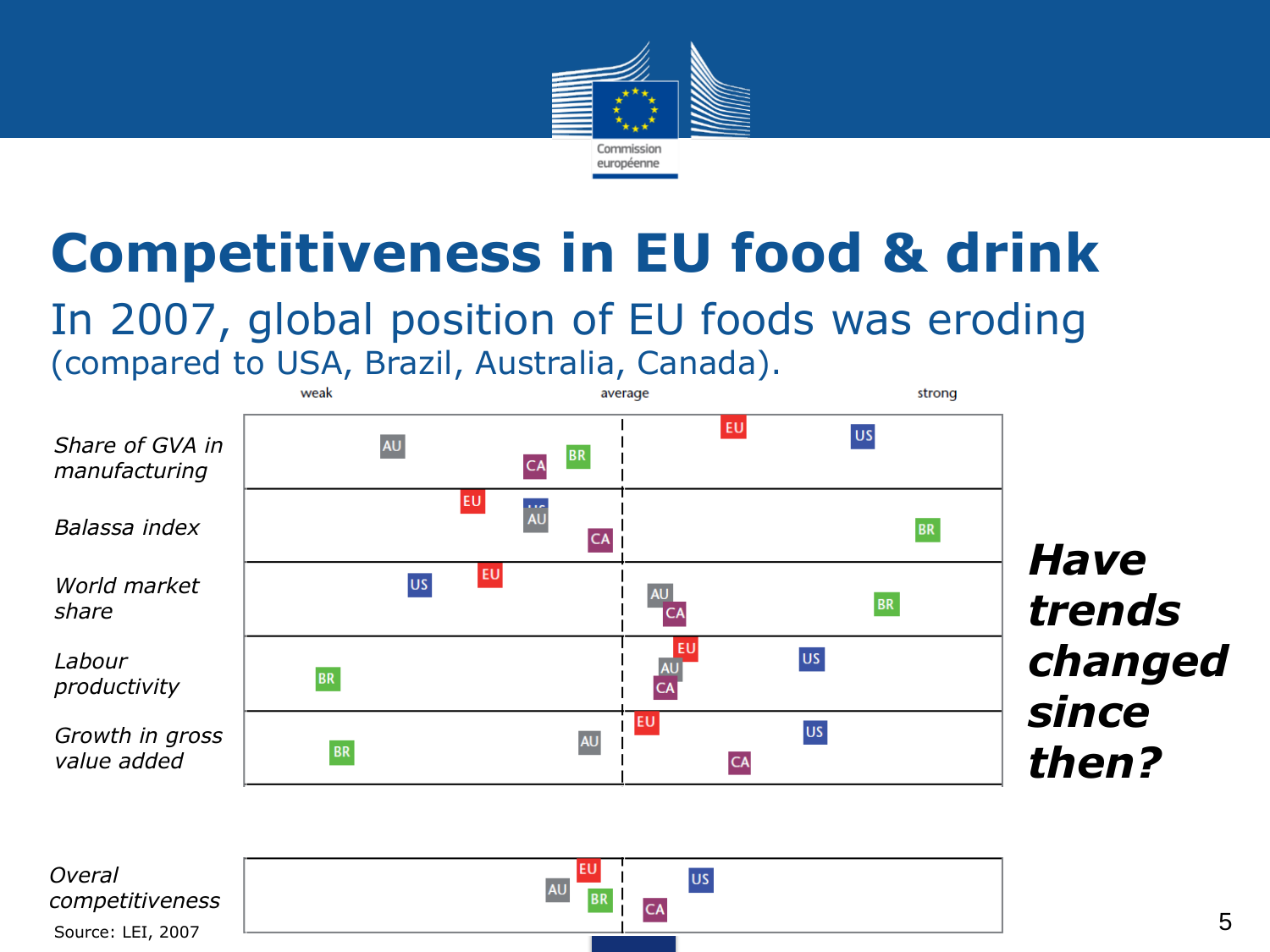

## **Unfair B2B trading practice**

# Commission communication, July 2014

#### Self-regulation

- The Supply Chain Initiative
- Launched September 2013
- Wide participation needed
- Monitoring by Commission

#### National enforcement

- Public enforcement needed
- Working group with Member States to monitor developments

*Commission report (2016)*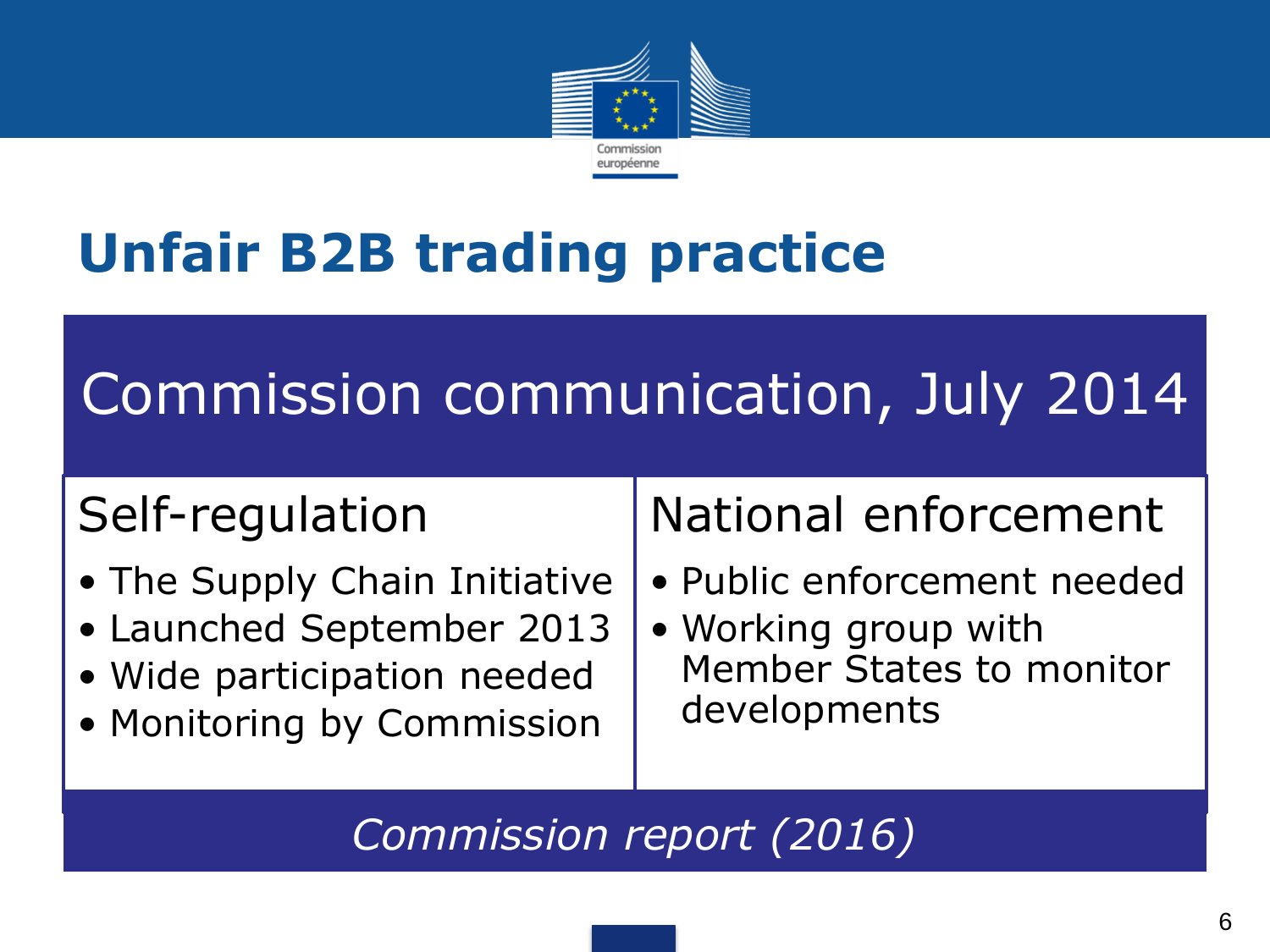

## **EXPO 2015** (May-October, Milan)

- First time the EU has a pavilion in a universal exhibition
- "Feeding the planet. Energy for life"
	- $\triangleright$  Opportunity to promote the EU food industry
- 200 events organised by the EU (10% by DG GROW)
- Many events around industry and SMEs including
	- $\triangleright$  Food Industry week (29 June 3 July)
	- $\triangleright$  Ecotrophelia innovation contest
	- $\triangleright$  Agricultural machinery
	- $\triangleright$  Beer day
	- $\triangleright$  Confectionary sector
	- $\triangleright$  etc.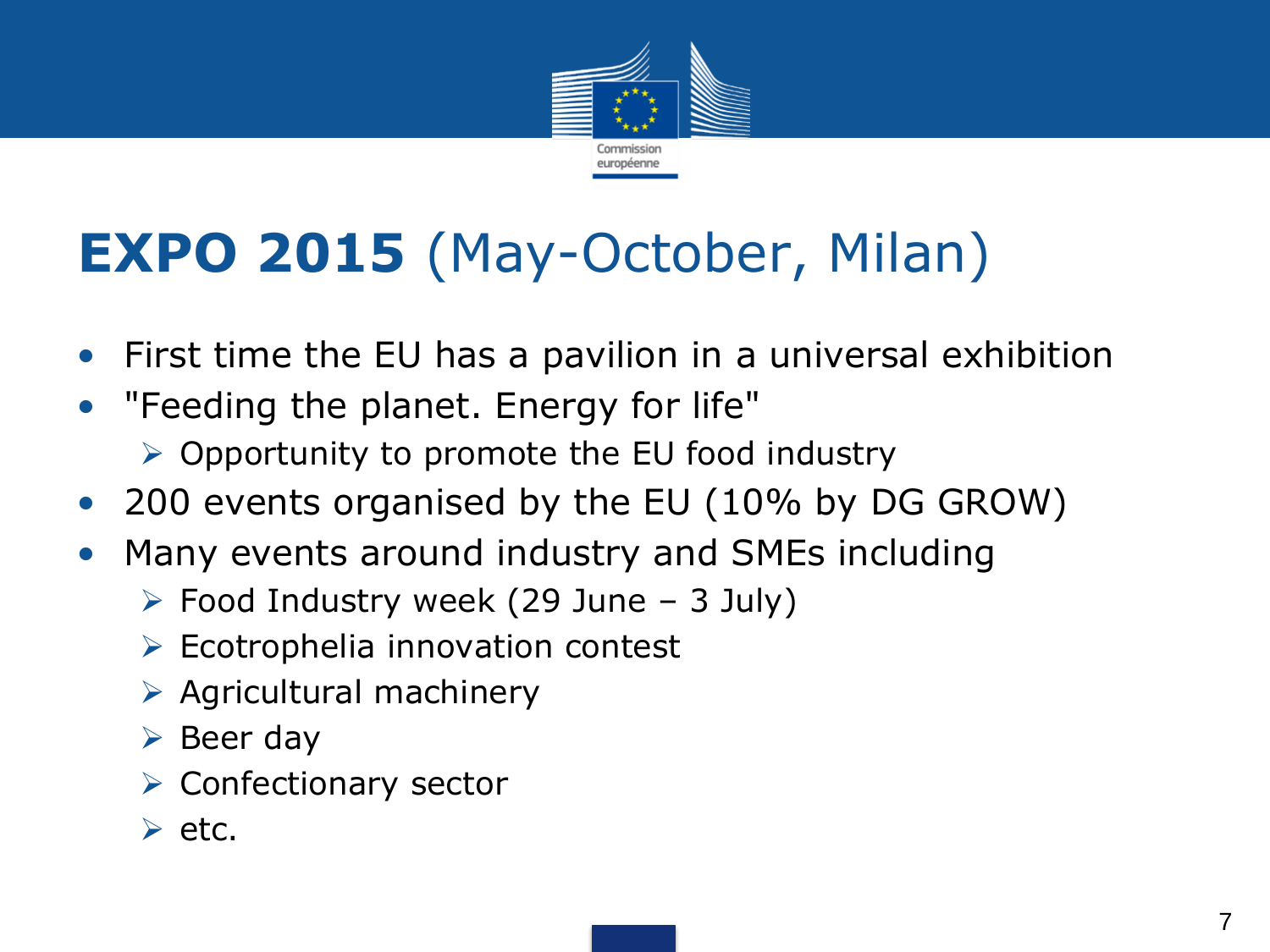

## **International trade**

- EU leads global processed food and drink exports
	- $\triangleright$  Share (~19%) is decreasing, but
	- $\triangleright$  Value is increasing (+ 4% per year)
	- ≻ Balance >  $\epsilon$  30 Bn [ $\epsilon$  44 Bn exports,  $\epsilon$  12 Bn imports]
- Trade negotiations widen growth opportunities
	- ▶ Recent agreements: South Korea, Canada, SADC, neighbourhood countries, etc.
	- Bilateral negotiations: Japan, USA, Vietnam, Iceland, Malaysia, India, etc.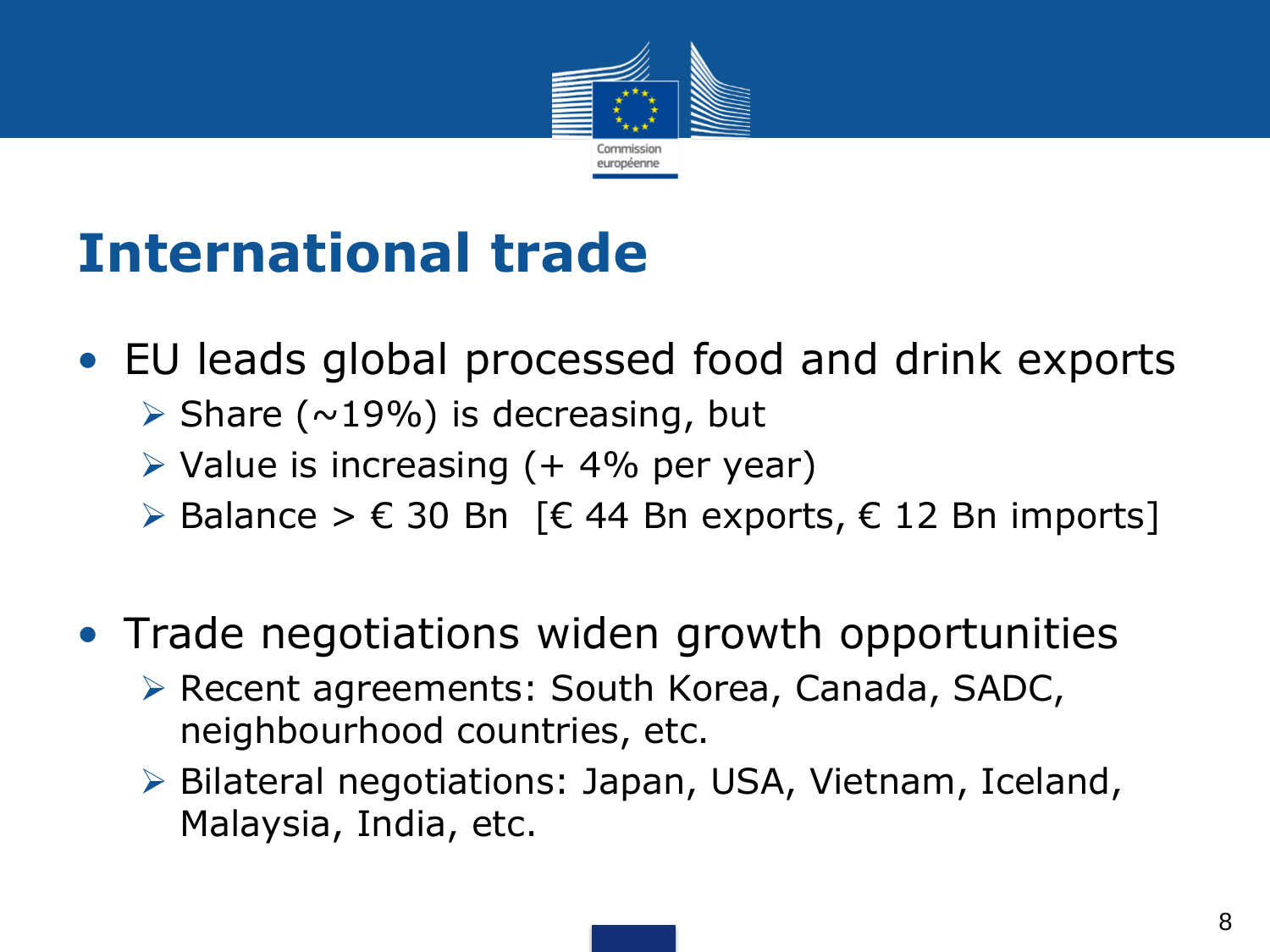

## **Next steps in 2015**

- New High Level Forum
- EXPO until October
- 2 studies:
	- $\triangleright$  Competitiveness
	- $\triangleright$  Monitoring of unfair B2B trading practice
- International negotiations